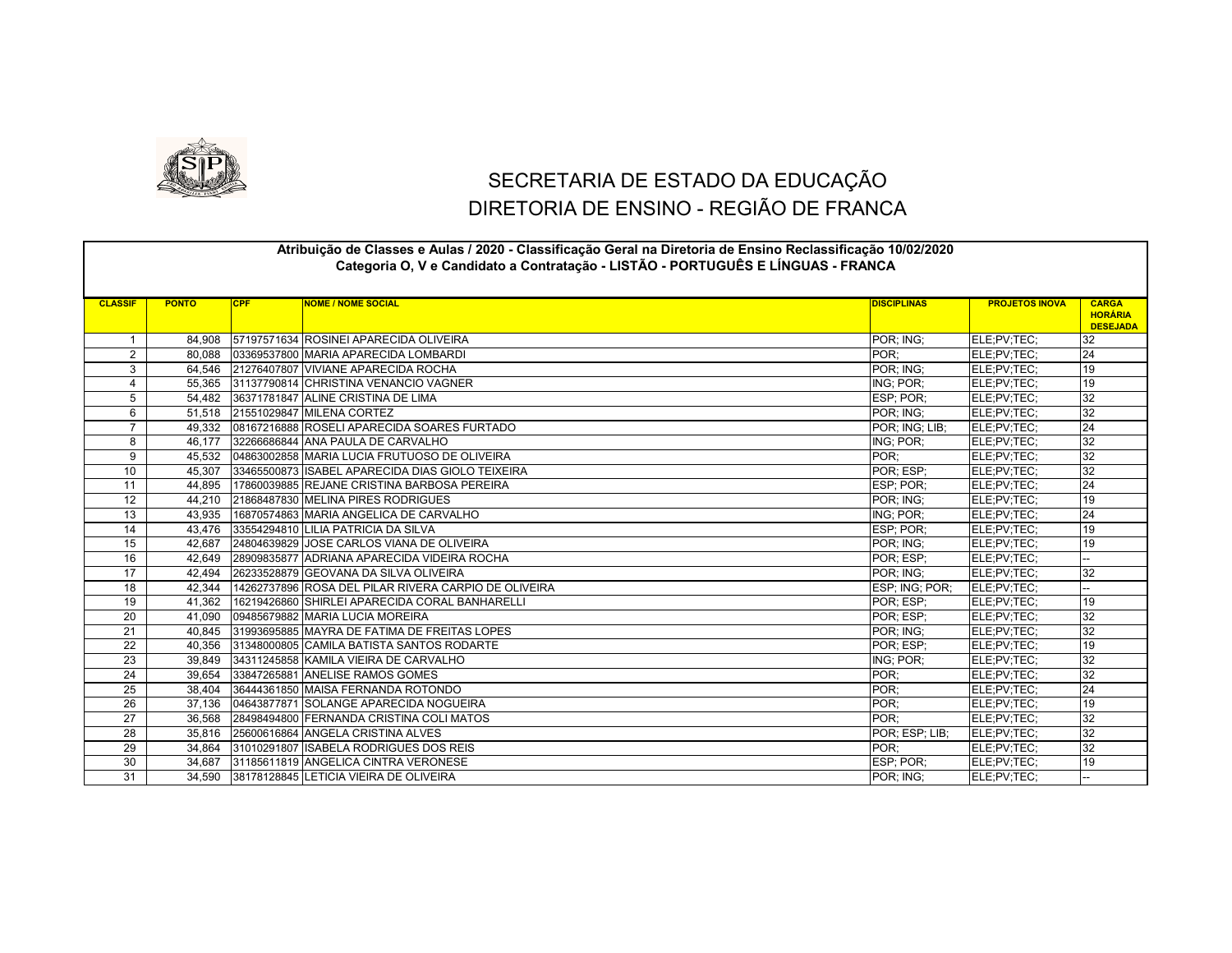| 32              |        | 34,370 28963497828 VIVIAN BARBARA MODESTO DE ALMEIDA  | POR:           | ELE:PV:TEC: | 32              |
|-----------------|--------|-------------------------------------------------------|----------------|-------------|-----------------|
| 33              | 34.344 | 35469563898 LAIZA NATALIA MIGUEL REZENDE              | POR; ESP;      | ELE:PV:TEC: |                 |
| 34              | 34.206 | 09895748817 ELISA RODRIGUES TOSTES                    | POR: ESP:      | ELE:PV:TEC: | 24              |
| 35              | 34,144 | 38599663836 ANA PAULA SALOMAO                         | POR: ING: LIB: | ELE:PV:TEC: | 19              |
| 36              | 33.582 | 22968341839 PAOLA PRISCILA PIMENTA DE CARVALHO        | POR: ESP; LIB; | ELE;PV;TEC; | 19              |
| 37              |        | 33,534 33175890865 TRINDADE VIANA FERNANDES           | POR; ESP;      | ELE:PV:TEC: | 19              |
| 38              | 32,298 | 33768459802 BRUNA DANIELI RAMOS BATISTA MAXIMO        | POR:           | ELE;PV;TEC; | 32              |
| 39              | 31.956 | 02060832896 APARECIDA DA GRACA BERNARDES SILVA        | ING; POR:      | ELE:PV:TEC: | 19              |
| 40              | 31,688 | 28953823870 FATIMA KARINA MARTINS DEMACQ              | POR; ING;      | ELE;PV;TEC; | 32              |
| 41              |        | 31,112 17545079809 LUCINEIA PEREIRA DA PAULA          | POR: ESP:      | ELE:PV:TEC: |                 |
| 42              | 31.101 | 24862044824 FABIANA APARECIDA MUNHOZ DE CARVALHO      | POR; ING;      | ELE:PV:TEC: | $\overline{32}$ |
| 43              |        | 30,630 41856061841 RENATA REJANE SOUZA                | POR; ESP; LIB; | ELE:PV:TEC: | 32              |
| 44              | 30.409 | 21288901879 ESTER BARCELLOS AGUILA NASCIMENTO         | POR: ESP:      | ELE:PV:TEC: | 32              |
| 45              | 30.186 | 31258338840 ADRIANA APARECIDA DOS SANTOS MESQUITA     | ING; POR;      | ELE:PV:TEC: | $\overline{32}$ |
| 46              |        | 30,142 39448172818 FLAVIA SOUZA PAZ MARTINS           | POR; ESP;      | ELE:PV:TEC: | 32              |
| 47              | 29.221 | 27523605842 ELENICE DAS GRACAS SOARES SILVA           | POR:           | ELE:PV:TEC: |                 |
| 48              | 29.132 | 22647499896 ALINE LOPES DE OLIVEIRA                   | ING: LIB: POR: | ELE:PV:TEC: | 32              |
| 49              | 29,108 | 13859076817 RENATA MOSCARDINE / MOSCARDINE            | POR:           | ELE;PV;TEC; | 32              |
| 50              | 29,078 | 10910639825 MARTA DA SILVA FACIOLI                    | POR:           | ELE;PV;TEC; | $\overline{24}$ |
| 51              | 29.050 | 28982242864 CRISTIANO BATISTA DE FARIA                | POR:           | ELE:PV:TEC: |                 |
| 52              | 28,898 | 07157260808 LUCIA HELENA RODRIGUES COSTA FALEIROS     | POR: ING:      | ELE;PV;TEC; | 19              |
| 53              |        | 28,721 27383471857 JULIO CESAR FERREIRA DOS SANTOS    | POR:           | ELE:PV:TEC: | 32              |
| 54              | 28.718 | 35845316839 TALITA CRISTINE CRUZ                      | POR:           | ELE:PV:TEC: | 19              |
| 55              |        | 28,194 40852257821 RAIANE LOPES GOMES                 | POR;           | ELE;PV;TEC; | 19              |
| 56              | 28.152 | 22663314854 RODRIGO APARECIDO CERIBELI                | POR: ESP:      | ELE:PV:TEC: | 32              |
| 57              | 27.272 | 35190311830 GRAZIELLA RODRIGUES LOTI MELO / GRAZIELLA | POR: ESP:      | ELE:PV:TEC: | 32              |
| 58              |        | 27,186 05433600831 RITA DE CASSIA CARVALHO            | ING; POR;      | ELE;PV;TEC; | 19              |
| 59              | 27.160 | 40880565829 MARIANE MENEZES E SILVA                   | POR; ESP; LIB; | ELE:PV:TEC: | 32              |
| 60              | 27,157 | 28666256842 VANESSA DE OLIVEIRA FARIA                 | ING; POR;      | ELE:PV:TEC: | 24              |
| 61              | 26,958 | 35757268840 DANIELA APARECIDA DE MELO DA SILVA        | POR:           | ELE;PV;TEC; | --              |
| 62              | 26.868 | 34858100880 JULIANA BERNARDES SILVA                   | POR: ESP:      | ELE:PV:TEC: | 32              |
| 63              | 26,832 | 34314884800 RAFAELA FERNANDES PAVAO FRAZAO            | POR:           | ELE;PV;TEC; | $\overline{32}$ |
| 64              | 25,975 | 13882616857 FATIMA APARECIDA BLANCO SOUSA             | POR:           | ELE;PV;TEC; | 19              |
| 65              | 25.846 | 35329324823 POLYANA DE NAZARE BERNARDES               | POR:           | ELE:PV:TEC: | 32              |
| 66              | 25,536 | 02041353899 ANGELA MARIA BIZARRO                      | POR: ING:      | ELE;PV;TEC; | 32              |
| 67              | 24,966 | 11042113602 KENIA DE ANDRADE CINTRA                   | POR:           | ELE:PV:TEC: | 24              |
| 68              |        | 24,632 33552465812 KÁRITA RIBEIRO DE ASSIS SILVA      | ING; POR;      | ELE:PV:TEC: | 19              |
| 69              | 24,500 | 37963630837 ELISA PEREIRA DA SILVA E SILVA            | ESP; POR;      | ELE;PV;TEC; | 24              |
| 70              | 24,426 | 34024221825 MAYANE PAULA BARBOSA DA SILVA BATISTA     | POR:           | ELE;PV;TEC; | ÷.              |
| 71              | 24,318 | 39012685885 BRUNA PRISCILA BARRETO                    | ESP; POR;      | ELE:PV:TEC: | 32              |
| 72              | 23,980 | 28785170836 LIVIA MARIA COELHO FERNANDES              | POR: ING: LIB: | ELE:PV:TEC: |                 |
| 73              | 23,900 | 09883275897 ADRIANA CRISTINA DE MARTINO TEOFILO       | POR:           | ELE;PV;TEC; | 19              |
| $\overline{74}$ | 23,900 | 04110127890 LUCIA HELENA CARREIRA SPINA               | POR:           | ELE:PV:TEC: | 19              |
| 75              | 23,652 | 41676289615 NEZITA ALVES DA SILVA                     | POR: ING:      | ELE;PV;TEC; | 32              |
| 76              |        | 23,576 29718189858 FERNANDA DE FREITAS BERTOLINI      | POR: ESP:      | ELE:PV:TEC: | 32              |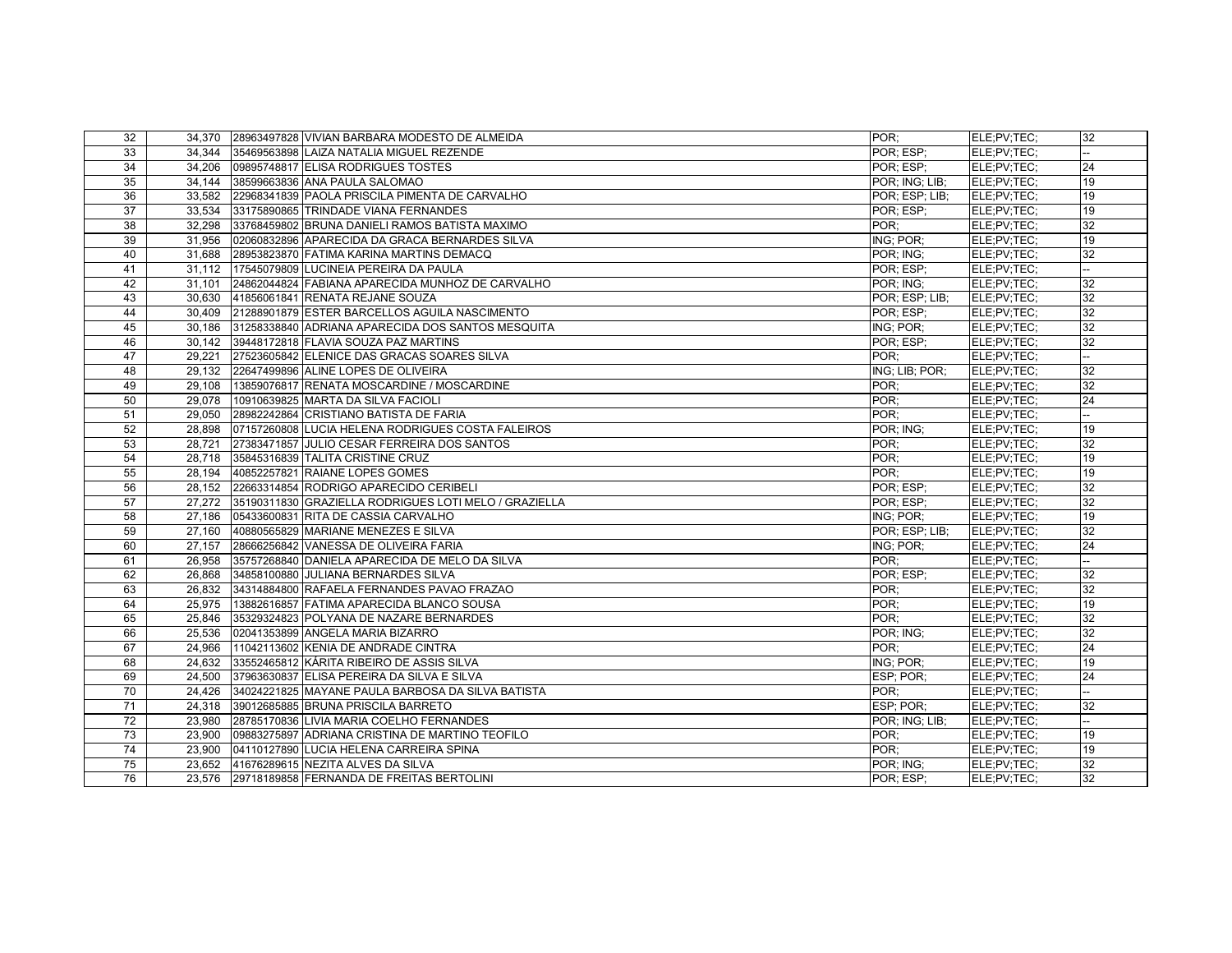| 77  | 23,338 | 30440702879 PATRICIA CRISTINA SILVA POLIDORIO       | POR:           | ELE:PV:TEC: | 32 |
|-----|--------|-----------------------------------------------------|----------------|-------------|----|
| 78  | 23.240 | 08198867856 MARCIA APARECIDA NEVES DE SOUZA         | POR; ING;      | ELE:PV:TEC: | 24 |
| 79  | 23,036 | 35111185810 MONIQUE CRISTIANE ALMEIDA               | POR: ING:      | ELE;PV;TEC; | 19 |
| 80  | 22,568 | 37423181870 LAISA FRANZOLIN MALTA DA SILVA          | POR:           | ELE;PV;TEC; | 32 |
| 81  | 22.490 | 29982368800 VANESSA MENDES TAKARADA                 | ING; POR:      | ELE:PV:TEC: | 24 |
| 82  | 22,450 | 44398186840 AMANDA EVELYN BORGES                    | POR: ING:      | ELE:PV:TEC: | 19 |
| 83  | 22,349 | 08168193865 ESTELA MARIS ALMEIDA                    | POR: ESP:      | ELE:PV:TEC: | 19 |
| 84  | 22.180 | 39093136801 ALINE PIRES ARCOLINO FERNANDES DE SOUZA | POR: ESP:      | ELE:PV:TEC: |    |
| 85  | 22,110 | 38173244804 FERNANDA BORGES FEDRIGO MARANHA         | POR: ESP:      | ELE;PV;TEC; | 19 |
| 86  | 21,967 | 28415645848 JANAINA PEIXOTO                         | POR: ING:      | ELE;PV;TEC; | 32 |
| 87  | 21.842 | 09023096843 HELENA MARIA LOURENCO                   | POR:           | ELE:PV:TEC: | 24 |
| 88  | 21,652 | 08478788808 VANIA DE CASSIA CAETANO                 | POR:           | ELE;PV;TEC; | 32 |
| 89  | 21.600 | 39539616832 ALINE CRISTINA DA SILVA MORAES MARITAN  | POR: ING:      | ELE:PV:TEC: | 32 |
| 90  | 21.420 | 12236164874 MARCIA MARIA DA SILVA                   | POR: ING:      | ELE:PV:TEC: | 19 |
| 91  |        | 21,297 17873427862 JULICE ANTOLIN MORIKOSHI PREVIDE | POR:           | ELE;PV;TEC; | 19 |
| 92  |        | 21,208 41170762808 JULIA DOS PRAZERES DUARTE SOUZA  | POR; ESP;      | ELE:PV:TEC: |    |
| 93  | 20.901 | 25761797895 VINICIUS LAUDIGI PINHEIRO               | POR: ING:      | ELE:PV:TEC: | 32 |
| 94  | 20,777 | 26581720879 GISELE CRISTINA PULQUERIO SILVA         | POR; ING;      | ELE;PV;TEC; | 32 |
| 95  | 20.546 | 14444251883 ROSANGELA MONTEIRO PEZZONI              | POR:           | ELE:PV:TEC: | 19 |
| 96  | 20.390 | 08154080800 SIMONE MARIA DE MELO                    | POR:           | ELE:PV:TEC: | 19 |
| 97  | 20,205 | 08145317843 KATIA APARECIDA RIBEIRO DE ASSIS        | POR; ING;      | ELE;PV;TEC; | 32 |
| 98  |        | 19,740 08148380813 HEBE ANTONINA CUNHA              | POR:           | ELE;PV;TEC; | 32 |
| 99  | 19.650 | 29552500826 LETICIA DE SOUZA LIMA VELOSO            | POR; ESP;      | ELE:PV:TEC: | 19 |
| 100 | 19,634 | 38014578856 THACIANE JARDINI FRANCO DA SILVA        | POR;           | ELE;PV;TEC; | 32 |
| 101 | 19.588 | 04241778895 APARECIDA DE FATIMA BARROS FERREIRA     | POR:           | ELE:PV:TEC: | 19 |
| 102 | 19.484 | 04514382647 HOSMAN MESQUITA BARBOSA                 | POR:           | ELE:PV:TEC: | 32 |
| 103 | 19,356 | 34901028863 KARLA GUIDONI FELIZARDO                 | POR:           | ELE;PV;TEC; | 24 |
| 104 | 19.144 | 15215107840 SAMUEL PIRES DE MAGALHAES               | POR: ING; LIB; | ELE:PV:TEC: | 32 |
| 105 | 19,138 | 36465983877 ALAN BORGES MARTINS                     | POR: ING:      | ELE:PV:TEC: | 32 |
| 106 | 18,983 | 21854338811 JOSIANE TERESINHA STELZER MORATO        | POR:           | ELE;PV;TEC; | 32 |
| 107 | 18,872 | 38207474866 BETHANIA NOGUEIRA DE LIMA               | POR:           | ELE;PV;TEC; |    |
| 108 | 18,764 | 05448249892 MARISA CRISTINA FERREIRA E JUNQUEIRA    | POR; ING;      | ELE;PV;TEC; | 19 |
| 109 | 18,656 | 33929717824 JULIANO DE CASTRO SILVA                 | POR:           | ELE;PV;TEC; | 32 |
| 110 | 18,470 | 16219827856 ROZELI ANDRADE VIEIRA                   | POR:           | ELE;PV;TEC; | 32 |
| 111 | 18,312 | 15985496856 ANDREIA GUIRRA DE JESUS SILVA           | POR:           | ELE;PV;TEC; | 19 |
| 112 | 18,292 | 24925571893 RAQUEL DE ANDRADE FREITAS FARIA MORAIS  | POR; ING;      | ELE;PV;TEC; | 32 |
| 113 | 18.248 | 29434570867 NIDA PORFIRIO                           | POR: ING:      | ELE:PV:TEC: | 19 |
| 114 | 18,062 | 05219802836 HAROLDO JOSE ALEIXO GERA                | POR: ING:      | ELE;PV;TEC; | 19 |
| 115 |        | 18,060 41867168898 LORRAINE PEREIRA SOUSA           | ESP; POR;      | ELE;PV;TEC; | 19 |
| 116 | 17.973 | 16247823886 JANAINA PIERONI                         | POR:           | ELE:PV:TEC: | 19 |
| 117 | 17,966 | 22339705860 MILENA DE LOURDES LEANDRO               | POR:           | ELE;PV;TEC; | 19 |
| 118 | 17,918 | 17820336889 VANUSA DE ANDRADE TRISTAO               | POR:           | ELE;PV;TEC; | 19 |
| 119 | 17,878 | 16750022820 ELAINE CRISTINA ROSA DE OLIVEIRA        | ING; POR:      | ELE:PV:TEC: | 32 |
| 120 | 17,860 | 36875423863 ANA PAULA SILVA FERREIRA                | POR: ING:      | ELE;PV;TEC; | 24 |
| 121 | 17.679 | 27914889873 TATIANE TIBURCIO DE SOUZA               | POR: ESP: LIB: | ELE:PV:TEC: | 32 |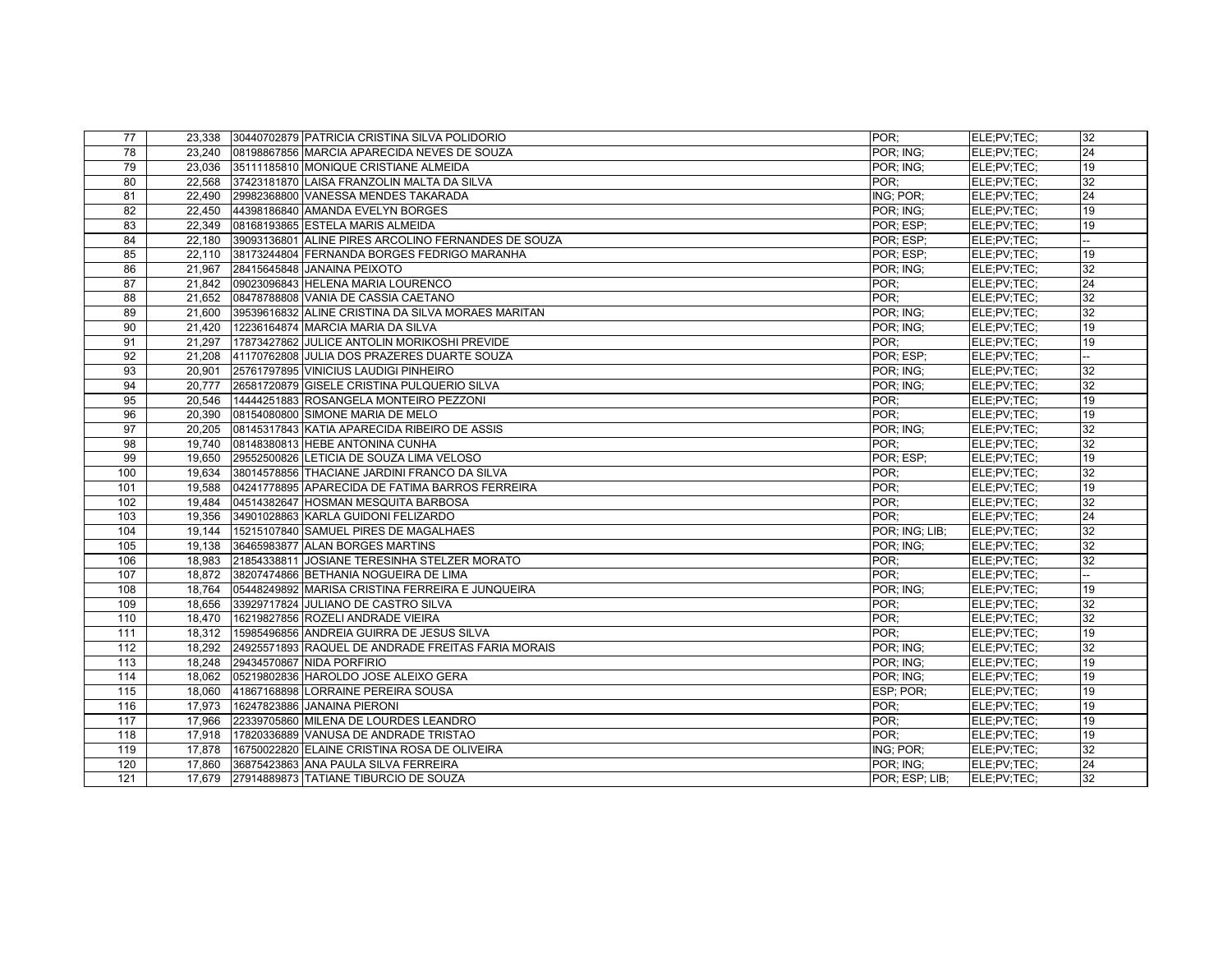| 122 |        | 17,668 41149731842 MARIANE RODRIGUES ARAUJO               | POR: ESP:      | ELE:PV:TEC: | 32 |
|-----|--------|-----------------------------------------------------------|----------------|-------------|----|
| 123 | 17,417 | 05394521816 FATIMA APARECIDA GRANZOTI                     | POR; ING;      | ELE:PV:TEC: | 32 |
| 124 | 17,386 | 30207358826 NATALINA ZERO GONCALVES                       | POR: ING:      | ELE;PV;TEC; | 24 |
| 125 | 17.276 | 31853859850 LAIZIANI EURIPEDES TREVISANI DE LIMA          | POR; ESP; LIB; | ELE:PV:TEC: |    |
| 126 | 16,338 | 26866092817 ERICA DE SENNE FALLEIROS                      | POR:           | ELE;PV;TEC; | 32 |
| 127 | 15,626 | 31429976870 DEBORA TAVEIRA MOSCARDINE ALVES               | POR: ING:      | ELE;PV;TEC; | 19 |
| 128 | 15,574 | 34070642846 ANA ALICE RAFAELA DA SILVA FRANCA SOUZA       | POR:           | ELE:PV:TEC: |    |
| 129 | 15,560 | 37315873864 JULIANA RITA LOPES DE OLIVEIRA                | POR:           | ELE;PV;TEC; | 19 |
| 130 | 15,132 | 03456395450 MARIA SILVANIA GONCALVES DA SILVA DINIZ       | POR:           | ELE;PV;TEC; | 32 |
| 131 | 14,892 | 14953845862 ROSEMARA MACARIO                              | POR:           | ELE;PV;TEC; | 19 |
| 132 | 14,840 | 32655519892 ANDREZA APARECIDA ALVES DE AMORIM             | POR: ING:      | ELE;PV;TEC; | 32 |
| 133 | 14.812 | 13795380847 TANIA MARIA LOPES                             | ING; POR;      | ELE;PV;TEC; | 32 |
| 134 | 14,696 | 05300888869 ELAINE BORGES MARQUES                         | POR:           | ELE;PV;TEC; | 32 |
| 135 | 14,520 | 27931010876 LIGIA FLAVIA PINTO                            | POR:           | ELE;PV;TEC; | 32 |
| 136 | 14.360 | 30735330875 LINDALVA CRISTINA DE SOUZA SANTOS             | POR; ESP;      | ELE:PV:TEC: | 19 |
| 137 |        | 14,274 14149596808 VANESSA CRISTIANE CRUZ SIMEI           | POR:           | ELE:PV:TEC: | 24 |
| 138 | 14,202 | 19961465806 GISELE COSTA MARANO                           | POR:           | ELE;PV;TEC; | 32 |
| 139 | 14,090 | 10170242862 CONSUELO ANDRADE                              | POR:           | ELE;PV;TEC; | 32 |
| 140 | 14,048 | 24643617802 JANAINA APARECIDA DA SILVA FIGUEIREDO         | POR:           | ELE:PV:TEC: | 32 |
| 141 | 14,000 | 03161976886 SILVIO ANTONIO DE SOUZA                       | POR; FIL;      | ELE;PV;TEC; | 32 |
| 142 | 13,290 | 25038393802 JOSIAS GONCALVES DE SOUZA                     | POR:           | ELE;PV;TEC; | 19 |
| 143 | 13,132 | 37680204870 TATIELI LUVIZOTO CINTRA                       | POR:           | ELE;PV;TEC; | 32 |
| 144 | 12,740 | 27168851845 FABIANA ELEUTERIO TOTOLI GONCALVES DE FREITAS | POR:           | ELE;PV;TEC; | 24 |
| 145 | 12,619 | 02633203671 MARALAINE BORGES ALVES                        | POR:           | ELE;PV;TEC; | 32 |
| 146 | 12,488 | 39909383802 DEBORA APARECIDA DA SILVA                     | POR; ING;      | ELE:PV:TEC: | 32 |
| 147 | 12,280 | 22302833830 SHEILA CARRIJO SILVA LEAO                     | POR:           | ELE;PV;TEC; | 19 |
| 148 | 12,190 | 00576363898 REGINA HELENA MAMEDE TOSI                     | ING; POR;      | ELE;PV;TEC; | 19 |
| 149 | 12.178 | 15156889840 MONICA URBAN                                  | POR: ING:      | ELE;PV;TEC; | 19 |
| 150 | 12,172 | 16210917836 SOLANGE ROSA DO NASCIMENTO                    | POR:           | ELE;PV;TEC; | 19 |
| 151 | 11,900 | 34451966809 RODOLFO APARECIDO LEMOS                       | POR: ESP:      | ELE:PV:TEC: | 32 |
| 152 | 11,784 | 21936717883 MARIA CAROLINA AVILA DE ANDRADE               | ING; POR;      | ELE;PV;TEC; | 19 |
| 153 | 11,658 | 36527359861 ANA CLAUDIA FERREIRA CHAGAS                   | POR; ESP; LIB; | ELE:PV:TEC: | 32 |
| 154 | 11,326 | 19632548809 LUCINEIA CHIMELLO                             | POR: ING:      | ELE;PV;TEC; | 24 |
| 155 | 11,116 | 22702195890 PRISCILA CINTRA NEVES GOMIDE                  | POR: ESP:      | ELE:PV:TEC: | 32 |
| 156 | 11,069 | 21300676892 CAROLINA PAULA COSTA                          | POR: ING:      | ELE;PV;     | 32 |
| 157 | 11,051 | 28743614884 TANIA CINTRA JONAS                            | POR: ING:      | ELE:PV:TEC: | 19 |
| 158 | 10.820 | 44212511860 AMANDA HAKIME ANDREOTTI                       | ING; POR;      | ELE;PV;TEC; | 32 |
| 159 | 10.662 | 23088558862 CAMILA ADRIANA DE MORAIS DUARTE               | POR: ING:      | ELE;PV;TEC; | 32 |
| 160 | 10,554 | 38391761827 ANA MARIA APARECIDA VILELA                    | POR;           | ELE;PV;TEC; | 32 |
| 161 | 10.444 | 39353390893 JESSICA GIULIA SEVERINO DA SILVA              | POR: ESP:      | ELE:PV:TEC: | 32 |
| 162 | 10,366 | 22009945832 JOSIANE CARLA DA SILVA                        | POR; ESP;      | ELE:PV:TEC: | 19 |
| 163 | 10,127 | 15614887806 DORISLEIA APARECIDA DE ALMEIDA                | POR:           | ELE;PV;TEC; | 24 |
| 164 | 10.000 | 40278179827 MARCELO HENRIQUE DA SILVA                     | POR: ING:      | ELE;PV;TEC; | 19 |
| 165 | 9,660  | 29438296840 SIMONE MIRAS                                  | POR:           | ELE;PV;TEC; | 32 |
| 166 | 9.644  | 06884396679 FLAVIA APARECIDA MELGACIO SILVA               | POR: ESP:      | ELE;PV;TEC; | 32 |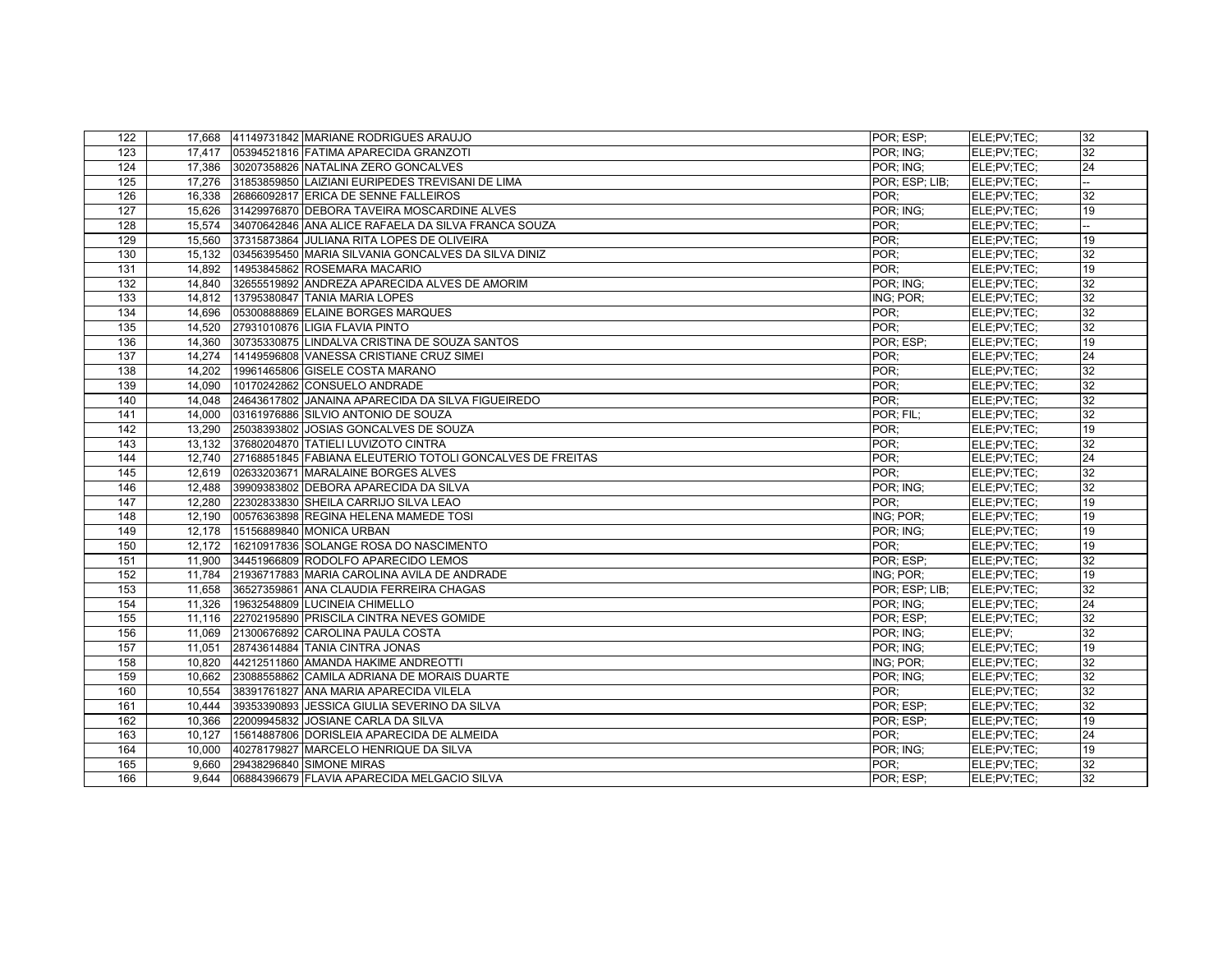| 167              |       | 9,436 31775023826 TALITA MACHIAVELLI DO CARMO          | POR:           | ELE:PV:TEC: | 19              |
|------------------|-------|--------------------------------------------------------|----------------|-------------|-----------------|
| 168              | 9.190 | 27040970899 ALESSANDRO ITOKAZU VASCONCELLOS            | POR; ING;      | ELE:PV:TEC: | 19              |
| 169              |       | 8,134 35143580870 AMANDA HELENA ALVES                  | POR; ESP; LIB; | ELE;PV;TEC; | 32              |
| 170              | 8.106 | 33539469850 VIVIANE CRISTINA REZENDE                   | POR:           | ELE;PV;TEC; | 32              |
| 171              | 8.000 | 22961067812 TATIANE DA SILVA                           | POR; FRA;      | ELE:PV:TEC: | 32              |
| 172              | 7,952 | 08374195819 MEIRELUCI DE FATIMA HAKIME                 | POR; ING;      | ELE;PV;TEC; | 32              |
| 173              | 7,784 | 15085918819 JOAO MARCIO DA SILVA OLIVEIRA              | POR:           | ELE;PV;TEC; | 19              |
| 174              | 7,280 | 08885534805 SHEILA JANETE GARCIA BARBOSA SANDRIN       | POR: ING:      | ELE:PV:TEC: | 32              |
| 175              | 7,210 | 75763672615 VALDELICE ANA FERREIRA                     | POR: ING:      | ELE:PV:TEC: |                 |
| 176              | 7,103 | 25587283852 GRAZIELA CRISTINA PENAO DOS SANTOS         | POR: ING:      | ELE;PV;TEC; | 19              |
| 177              | 7,102 | 14452471862 GISLAINE APARECIDA DOS REIS                | POR; LIB;      | ELE:PV:TEC: |                 |
| 178              | 6.972 | 75763346653 MIRIAN DE SOUSA                            | POR; ING;      | ELE;PV;TEC; | 32              |
| 179              | 6,874 | 33900753806 MORALINE SILVA BRANDIERI COMPARINI         | ING; POR;      | ELE;PV;TEC; | $\overline{32}$ |
| 180              | 6,860 | 44518052870 JENIFER DA SILVA SOUZA                     | POR; ING;      | ELE:PV:TEC: | 32              |
| 181              |       | 6,678 41316271838 ITALO FARIA DEMACQ                   | ING; LIB; POR; | ELE:PV:TEC: | 32              |
| 182              |       | 6,524 42504502877 MARISA OLIVEIRA DO NASCIMENTO        | POR: ESP:      | ELE;PV;TEC; | 32              |
| 183              |       | 6,512 22432164857 BETHANIA CARVALHO RAMOS              | POR; ING;      | ELE:PV:TEC: | 19              |
| 184              | 6.388 | 22426497874 ROSEMEIRE BARBOSA PIRES                    | POR; ESP;      | ELE:PV:TEC: | 32              |
| 185              | 6,360 | 35521411895 ADRIANO DA SILVA                           | ING; POR:      | ELE;PV;TEC; | 32              |
| 186              | 6,342 | 21245581880 APARECIDA DE SOUSA SILVA                   | POR:           | ELE;PV;TEC; | 32              |
| 187              | 6.294 | 45279112879 RAFAELA DARA SOUSA                         | POR; ING;      | ELE:PV:TEC: | 32              |
| 188              | 6,118 | 26294318866 CLAIRE DALI DA SILVA FERREIRA              | POR: ING:      | ELE;PV;TEC; | 19              |
| 189              | 6,086 | 30875789838 OLIVIA CORREA MATIAS                       | POR: ING:      | ELE;PV;TEC; | 32              |
| 190              | 6.000 | 27381441870 WALDIRENE DE LOURDES CASTELLANI            | POR:           | ELE;PV;TEC; | 32              |
| 191              | 5,657 | 35410599829 RAQUEL BALBINA DA SILVA                    | POR: ESP:      | ELE;PV;TEC; | 32              |
| 192              | 5,614 | 39012113814 MARINA ELIAS MARCELINO DA SILVA MACHADO    | POR: ESP:      | ELE;PV;TEC; | 32              |
| 193              | 5.590 | 09129305861 REGINALDO IVONEI MACHADO                   | POR: ING:      | ELE;PV;TEC; | 24              |
| 194              | 5,580 | 22598161858 DAIANA LILIAN FALEIROS                     | POR:           | ELE;PV;TEC; | 32              |
| 195              | 5,346 | 37019536867 CRISTIANO CANDIDO DA SILVA                 | POR; ING;      | ELE;PV;TEC; | 24              |
| 196              | 5.236 | 39276269886 MARILIA POLO E SILVA                       | POR: ING:      | ELE:PV:TEC: | 32              |
| 197              | 5.150 | 40732230896 MONIQUE MAYRA CASTELLANI BALBINO FLORENCIO | POR: ESP:      | ELE:PV:TEC: |                 |
| 198              | 5,086 | 27515304863 FABIANA ALVES DUTRA FREITAS                | POR: ESP:      | ELE;PV;TEC; |                 |
| 199              | 5.068 | 12333267836 MARIA LUCIA DA SILVA BARBOSA               | POR:           | ELE:PV:TEC: | 24              |
| 200              |       | 5.064 40407199802 LETICIA RODRIGUES GARCIA             | POR; ING;      | ELE:PV:TEC: | 32              |
| 201              | 4,962 | 37127567808 REJANE APARECIDA DA SILVA                  | POR:           | ELE;PV;TEC; | 32              |
| 202              | 4.933 | 37804298889 ARIANE GUIMARAES RICARDO                   | ESP; POR;      | ELE:PV:TEC: | 32              |
| $\overline{203}$ | 4.782 | 08407794619 BEATRIZ MARTINS GOMES                      | POR: ING:      | ELE:PV:TEC: | $\overline{32}$ |
| 204              | 4,689 | 14149475857 SANDRA DE FATIMA FURINI                    | POR: ESP:      | ELE;PV;TEC; | 32              |
| 205              | 4.550 | 31495260860 DORISLENE FELICIO DE ALMEIDA NASCIMENTO    | POR:           | ELE;PV;TEC; | 32              |
| 206              | 4.540 | 38578480813 MARINA PAULA COIMBRA                       | POR: ING:      | ELE;PV;TEC; | 32              |
| 207              | 4,396 | 43771685842 ELIS FERREIRA CARDOSO                      | POR: ESP:      | ELE:PV:TEC: | $\overline{32}$ |
| 208              | 4,394 | 16219313828 DENISE MARIA DE MENDONCA AMATTO            | POR:           | ELE;PV;TEC; | 32              |
| 209              | 4.336 | 34140624884 BRUNA SOARES SEBASTIAO PONCE MOREIRA       | POR: ESP:      | ELE:PV:TEC: | 32              |
| 210              | 4.298 | 34802394802 GUSTAVO EURIPEDES TOMAZ NASCIMENTO         | POR: ESP:      | ELE:PV:TEC: | $\overline{32}$ |
| 211              | 4.186 | 37515579897 LAISA MARIA BERNARDES                      | POR: ING:      | ELE;PV;TEC; | 32              |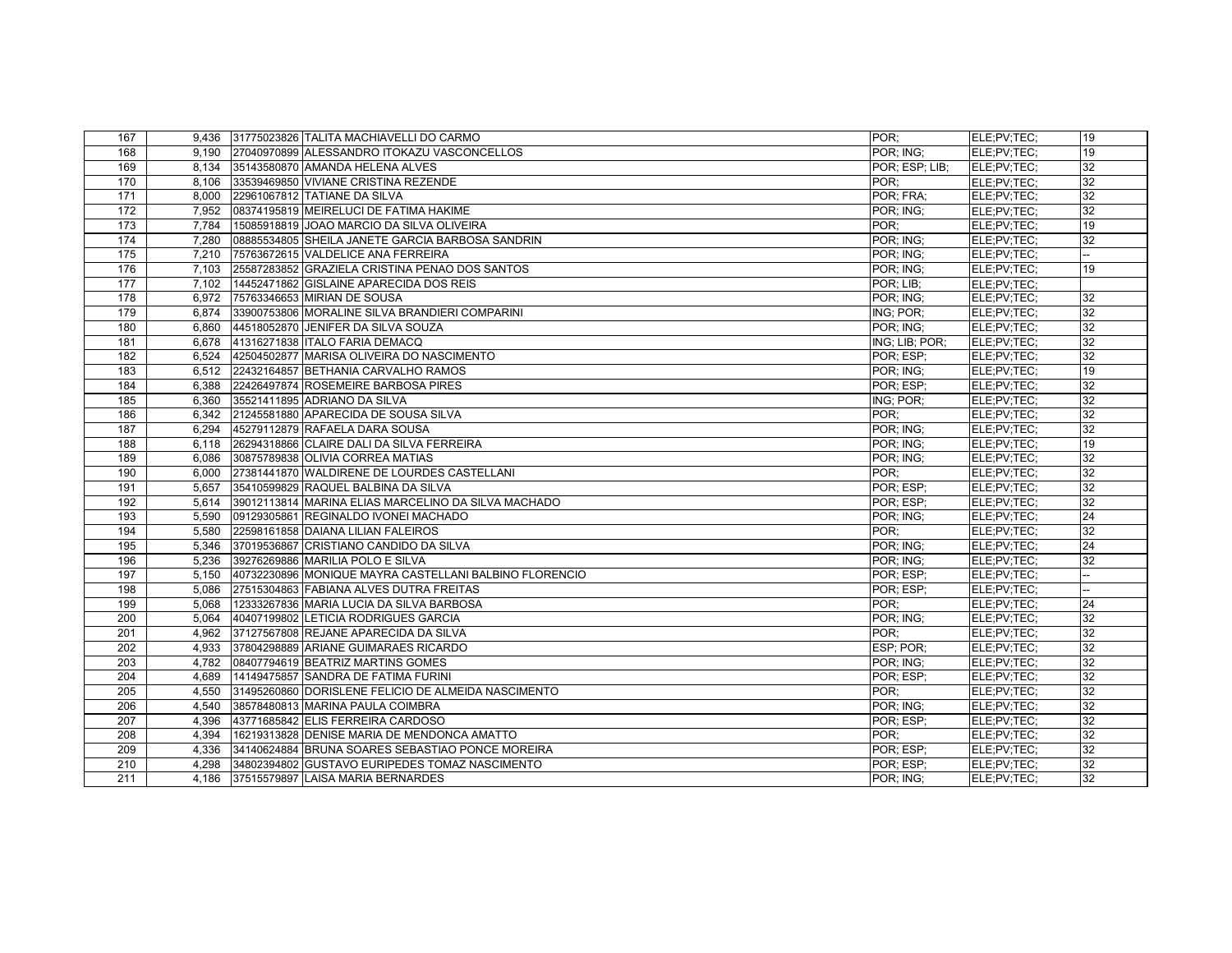| 212              |       | 4,158 22279399822 MILENE DERMINIO MARCULA            | POR:      | ELE:PV:TEC: | 32              |
|------------------|-------|------------------------------------------------------|-----------|-------------|-----------------|
| 213              | 3.950 | 10910361878 VANESSA BORTOLATO TEIXEIRA DA SILVA      | POR; ING; | ELE:PV:TEC: | 32              |
| 214              | 3,692 | 35313883801 THALLES HENRIQUE RODRIGUES BALBINO       | POR; ING; | ELE;PV;TEC; | 32              |
| 215              | 3.654 | 22419200888 LUCIANA DE LIMA ABRAO                    | POR: ESP: | ELE:PV:TEC: | 24              |
| 216              | 3.405 | 22497549850 MARGARETE FAUSTINA PEREIRA SOUZA         | POR:      | ELE:PV:TEC: | 32              |
| 217              | 3,396 | 29176379604 NILMA APARECIDA FERNANDES                | POR; ING; | ELE;PV;TEC; | 32              |
| 218              | 3.078 | 19630802899 JULIANA MEIRE MOREIRA                    | POR:      | ELE:PV:TEC: | 32              |
| 219              | 2,996 | 39414257810 FELIPE RIBEIRO CAMARGO                   | POR: ING: | ELE:PV:TEC: | 32              |
| 220              | 2,982 | 43181348813 LETICIA OLIVEIRA SILVA                   | POR:      | ELE;PV;TEC; | 32              |
| $\overline{221}$ | 2.980 | 31540141870 JULIANA ALVES GONCALVES                  | POR:      | ELE;PV;TEC; | 32              |
| 222              |       | 2,744 43720416836 GABRIELA ADRIAO DOS SANTOS         | POR: ESP: | ELE:PV:TEC: | 32              |
| 223              | 2,690 | 14554167895 MARISTELA CANDIDA DA SILVA               | POR:      | ELE;PV;TEC; | 24              |
| 224              | 2,646 | 43139979894 BIANCA FALEIROS DA SILVA                 | ESP; POR; | ELE:PV:TEC: | 32              |
| 225              | 2,590 | 39572142895 MAURO SERGIO DE ALMEIDA JUNIOR           | POR:      | ELE:PV:TEC: |                 |
| 226              | 2,562 | 25118311802 ORIVALDO DA SILVA SANTOS                 | POR; ING; | ELE;PV;TEC; | 32              |
| 227              | 2,562 | 42892901839 CAMILA DE SOUSA MARQUES / CAMILA         | POR; ESP; | ELE;PV;TEC; | 32              |
| 228              | 2,484 | 19636500851 GISLAINE CRISTINA DA SILVA               | POR: ESP: | ELE;PV;TEC; | 32              |
| 229              | 2,478 | 31047850826 PEDRO ANANIAS LOPES SILVA / NÃO TEM      | POR; ING; | ELE;PV;TEC; | 32              |
| 230              | 2.462 | 31201909856 WILLIAN DONIZETE DE SOUZA                | POR:      | ELE:PV:TEC: | 32              |
| 231              | 2,226 | 40944299806 AMANDA DE OLIVEIRA SANTOS                | POR: ING: | ELE;PV;TEC; | 32              |
| 232              | 2,086 | 39988444818 MARCELA COPPOLA CHRISPINIANO HILARIO     | POR; ING; | ELE;PV;TEC; | 19              |
| 233              | 2,086 | 11245253867 ADILSON MIGUEL DA SILVA                  | ING; POR: | ELE;PV;TEC; | 19              |
| 234              | 2,086 | 38821485862 JESSICA CAROLINE APARECIDA DE AGUIAR     | POR: ESP: | ELE;PV;TEC; | 32              |
| 235              | 2,064 | 11823052886 EVANLUCE FERRARI SUZUMURA FERREIRA SILVA | ING; POR; | ELE;PV;TEC; | 19              |
| 236              | 2,058 | 40795127839 ELLEN CRISTINA MENDES                    | POR; ESP; | ELE:PV:TEC: | 32              |
| 237              | 2,049 | 24031690304 RONERIO JOSE RIBEIRO DE SOUSA            | POR:      | ELE:PV:TEC: | 24              |
| 238              | 2,016 | 45381438800 SABRINA RODRIGUES ANDRADE                | POR: ESP: | ELE;PV;TEC; | 32              |
| 239              | 2,016 | 43693025878 FERNANDA ALVES BORGES                    | POR: ESP: | ELE;PV;TEC; | $\overline{32}$ |
| 240              | 1,806 | 42655839897 MARIANA FERNANDES MENDES                 | POR: ING: | ELE:PV:TEC: |                 |
| 241              | 1.648 | 26689089819 ANDERSON DUARTE MENDES                   | POR:      | ELE;PV;TEC; | 32              |
| 242              | 1,596 | 35562137615 ALKIMIM BATISTA DE MOURA                 | POR:      | ELE;PV;TEC; | 32              |
| 243              | 1,431 | 30773280898 CLAUDIA FERNANDA PANICIO COSTA SILVA     | POR:      | ELE;PV;TEC; | 32              |
| 244              | 1,430 | 12618162854 MARIA BERNADETE LEONEL DO NASCIMENTO     | POR:      | ELE;PV;TEC; | 32              |
| 245              | 1.386 | 40267505825 ANA RITA COELHO CAVALCANTE               | POR: ING: | ELE;PV;TEC; | 32              |
| 246              | 1,372 | 32740981830 IARA SILVIA DOMICIANO CRIVELARO          | POR: ING: | ELE;PV;TEC; | 19              |
| 247              | 1,316 | 28833985857 FABIANA ANACLETO DE LIMA                 | POR; ING; | ELE;PV;TEC; | 32              |
| 248              | 1.246 | 42221164830 LETICIA DE ARAUJO ALVES                  | POR; ESP; | ELE:PV:TEC: | $\overline{24}$ |
| 249              | 1,162 | 23015311808 ALESSANDRA SILVA MARTINS                 | POR:      | ELE;PV;TEC; | 32              |
| 250              | 1,148 | 25672704859 JJULIANA FERREIRA VIEIRA CAMPOS          | POR; ING; | ELE;PV;TEC; | 24              |
| 251              | 1.134 | 44527572865 LAURA IZABELA DE LELIS                   | POR: ING: | ELE;PV;TEC; | 32              |
| 252              | 1,078 | 39390213851 CLEOMAR GONCALVES SANTOS                 | POR: ING: | ELE:PV:TEC: | $\overline{32}$ |
| 253              | 1,078 | 25262499880 VIVIANE ENEIDA BARBOSA DE SOUSA          | POR; ING; | ELE;PV;TEC; | -−              |
| 254              | 1,040 | 35966325871 LUCIANA PACHECO DE OLIVEIRA SILVA        | ING; POR; | ELE:PV:TEC: | 32              |
| 255              | 1,022 | 44839192880 JJULIANA SOARES                          | POR:      | ELE:PV:TEC: | 32              |
| 256              | 0.980 | 41952025826 ALANA APARECIDA BRENTINI                 | POR: ING: | ELE:PV:TEC: | 19              |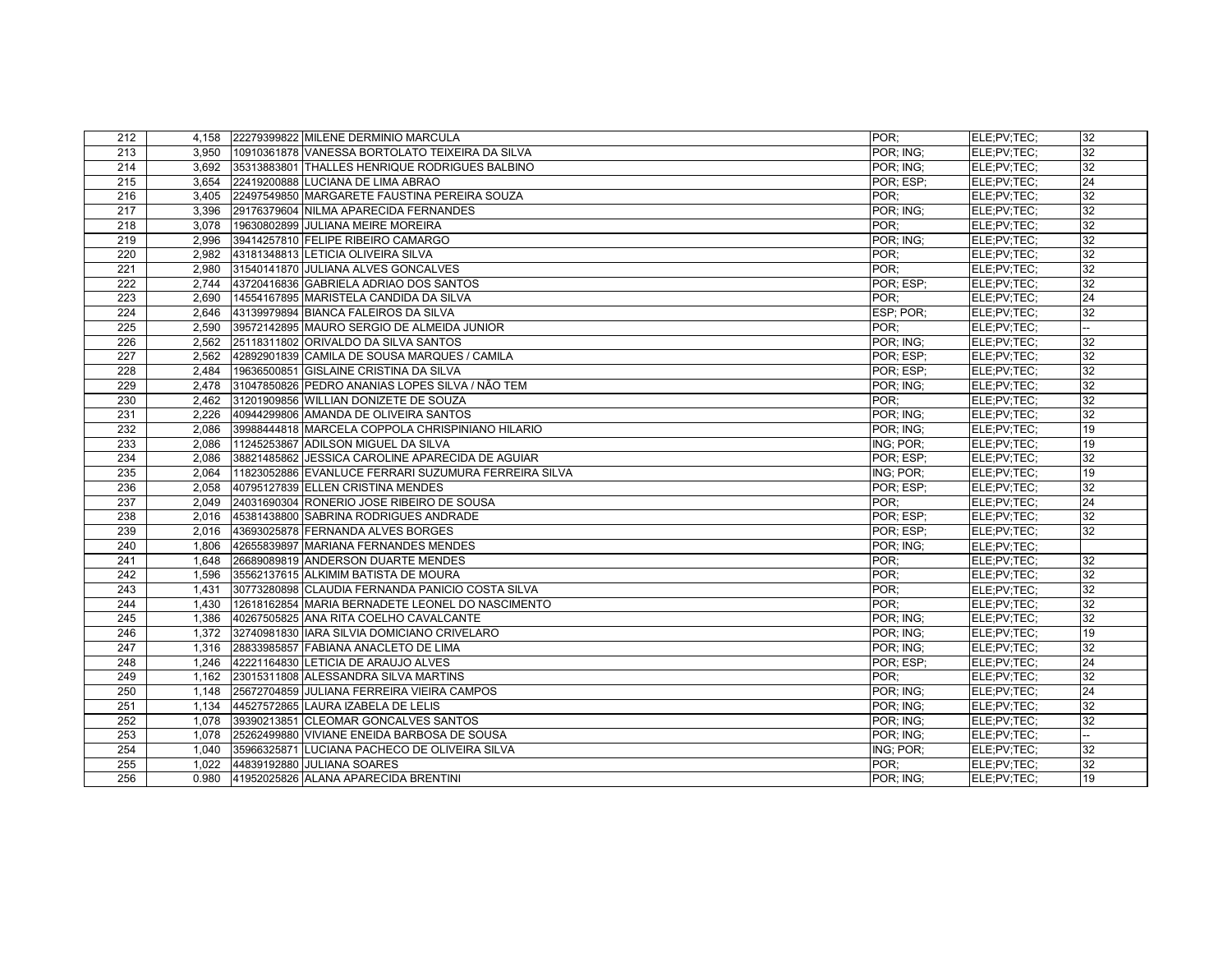| 257 |              | 0.980 44561158820 JULIA CRISTINA ALBERTO DA SILVA              | POR: ING:      | ELE:PV:TEC: | 32 |
|-----|--------------|----------------------------------------------------------------|----------------|-------------|----|
| 258 | 0.882        | 38793205864 ALINE EURIPA MOREIRA                               | POR: ING:      | ELE:PV:TEC: | 32 |
| 259 | 0.840        | 42512401898 LAURA CAROLINA MORAIS RODRIGUES                    | POR:           | ELE;PV;TEC; | 19 |
| 260 |              | 0.770 38405604898 VIVIANE DE ANDRADE SOARES                    | POR; ING;      | ELE:PV:TEC: | 32 |
| 261 | 0.756        | 44649672805 LAYS SIMOES JONAS                                  | POR:           | ELE;PV;TEC; | 32 |
| 262 | 0.728        | 44278836805 FRANCIELI APARECIDA MADALENO DOS SANTOS            | POR:           | ELE;PV;TEC; | 32 |
| 263 | 0.656        | 05418646885 MARIA APARECIDA ALVES SILVA                        | POR:           | ELE:PV:TEC: |    |
| 264 | 0.644        | 07177122818 LUISA FILOMENA FACIOLI GARCIA                      | POR:           | ELE;PV;TEC; | 24 |
| 265 | 0.476        | 43908444829 KARINY COSTA SILVA ESTANGANELI / KARINY            | POR: ING:      | ELE;PV;TEC; | 32 |
| 266 | 0.448        | 29587610881 JOSIANE NUNES BARBOSA                              | POR: ING:      | ELE:PV:TEC: | 32 |
| 267 | 0.434        | 34020447810 ÂNGELA APARECIDA FREITAS CRUVINEL                  | POR:           | ELE:PV:TEC: | 32 |
| 268 | 0.384        | 37014045857 NAYARA NOGUEIRA DE JESUS                           | POR: ESP:      | ELE:PV:TEC: | 32 |
| 269 | 0.378        | 36618597811 DANILO CANDIDO BULGO                               | ING; LIB; POR; | ELE:PV:TEC: | 24 |
| 270 | 0.376        | 11726087689 LUIS CARLOS SERAPIÃO                               | HIS; SOC; FIL; | ELE:PV:TEC: | 32 |
| 271 | 0.308        | 22430984822 KETLYN APARECIDA DA SILVA MENDES                   | POR:           | ELE:PV:TEC: | 32 |
| 272 | 0.300        | 03951163682 GLEICY NERES BARRENSE                              | POR; ING;      | ELE;PV;TEC; | 32 |
| 273 | 0.300        | 46055421836 RAFAEL DA SILVA FAVA / RAFAEL FAVA                 | POR: ING:      | ELE;PV;TEC; | 32 |
| 274 | 0.266        | 14111656838 ROSELENI MARIA MAIA                                | POR: ING:      | ELE:PV:TEC: | 32 |
| 275 | 0.196        | 44262322874 ANA KAROLINA DIAS                                  | POR:           | ELE;PV;TEC; | 32 |
| 276 | 0.180        | 36952236856 KAREN VERONICA DE CARVALHO                         | POR: ING:      | ELE;PV;TEC; | 32 |
| 277 | 0.168        | 77462432668 ELENICE CRISTINA ROCHA                             | POR: ING:      | ELE:PV:TEC: | 32 |
| 278 | $\mathbf{0}$ | 24977017846 VALERIA APARECIDA REZENDE PUCCI FERREIRA / VALERIA | POR; ING;      | ELE:PV:TEC: | 24 |
| 279 | $\Omega$     | 13869266805 LUIS FABIAN CHAGAS                                 | POR: ESP:      | ELE;PV;TEC; | 19 |
| 280 | $\Omega$     | 30278493874 DANIELA GALVÃO                                     | POR: ING:      | ELE:PV:TEC: | 32 |
| 281 | $\mathbf{0}$ | 12498286861 IRENE DE FATIMA DA SILVEIRA                        | POR:           | ELE:PV:TEC: | 19 |
| 282 | $\Omega$     | 28598375829 TEREZINHA DAS GRACAS MORAIS SOUSA                  | POR; FRA;      | ELE;PV;TEC; | 24 |
| 283 | $\Omega$     | 21502415879 ANDRESSA LANZA FINATTI RETUCI                      | POR:           | ELE;PV;TEC; | 32 |
| 284 | $\Omega$     | 31703675878 LUCIANA PEREIRA DOS SANTOS                         | POR:           | ELE;PV;TEC; | 32 |
| 285 | $\Omega$     | 36310181858 MONICA NADIELEN BRAGA DA SILVA                     | POR: OFC: LIB: | ELE;PV;TEC; |    |
| 286 | $\Omega$     | 54541220687 MARIA DE LOURDES MELO SILVA                        | POR: ING:      | ELE;PV;TEC; | 32 |
| 287 | $\Omega$     | 19645875811 VANIA MARIA DE FATIMA                              | POR: ING:      | ELE;PV;TEC; | 19 |
| 288 | $\Omega$     | 07775824816 JAIRO ORLANDO ALVES                                | POR: ING:      | ELE;PV;TEC; | 32 |
| 289 | $\Omega$     | 96181796649 NILSON FRANCELINO                                  | POR:           | ELE:PV:TEC: | 32 |
| 290 | $\Omega$     | 15072423875 MARIA ELIETE DE SOUZA SILVA                        | ING; POR;      | ELE:PV:TEC: | 19 |
| 291 | $\Omega$     | 29461131836 DANIELA CRISTIANE RODRIGUES                        | POR: ING:      | ELE;PV;TEC; | 32 |
| 292 | $\Omega$     | 05243328600 SELMA CARDOSO SANTOS                               | POR: ING:      | ELE:PV:TEC: | 32 |
| 293 | $\Omega$     | 06475161608 JULIANA SOARES DE ARAUJO                           | POR:           | ELE:PV:TEC: | 32 |
| 294 | $\Omega$     | 31824454805 LUCIANA CHICONE                                    | POR; ESP;      | ELE;PV;TEC; | 32 |
| 295 | $\Omega$     | 34671474883 PATRICIA ARAUJO CUNHA / PATRICIA ARAUJO            | POR: ING:      | ELE:PV:TEC: | 24 |
| 296 | $\Omega$     | 33937576878 GISLAINE DA SILVA FERNANDES BIAGI                  | POR: ING:      | ELE:PV:TEC: | 32 |
| 297 | $\Omega$     | 34780409810 IARA REGINA LICE DE OLIVEIRA                       | POR: ING:      | ELE;PV;TEC; | 32 |
| 298 | $\Omega$     | 35727271894 LUCIMARA VAZ GUIMARAES                             | POR:           | ELE;PV;TEC; | 32 |
| 299 | $\Omega$     | 39729017808 JACQUELINE SOARES DE FARIA                         | POR:           | ELE:PV:TEC: | 32 |
| 300 | 0            | 36177333877 MARIA CLARA DEL BIANCO BORGES CAMPOS               | POR; ESP;      | ELE;PV;TEC; | 32 |
| 301 | $\Omega$     | 39458914850 JESSICA APARECIDA SANTANA                          | POR: ING:      | ELE:PV:TEC: | 19 |